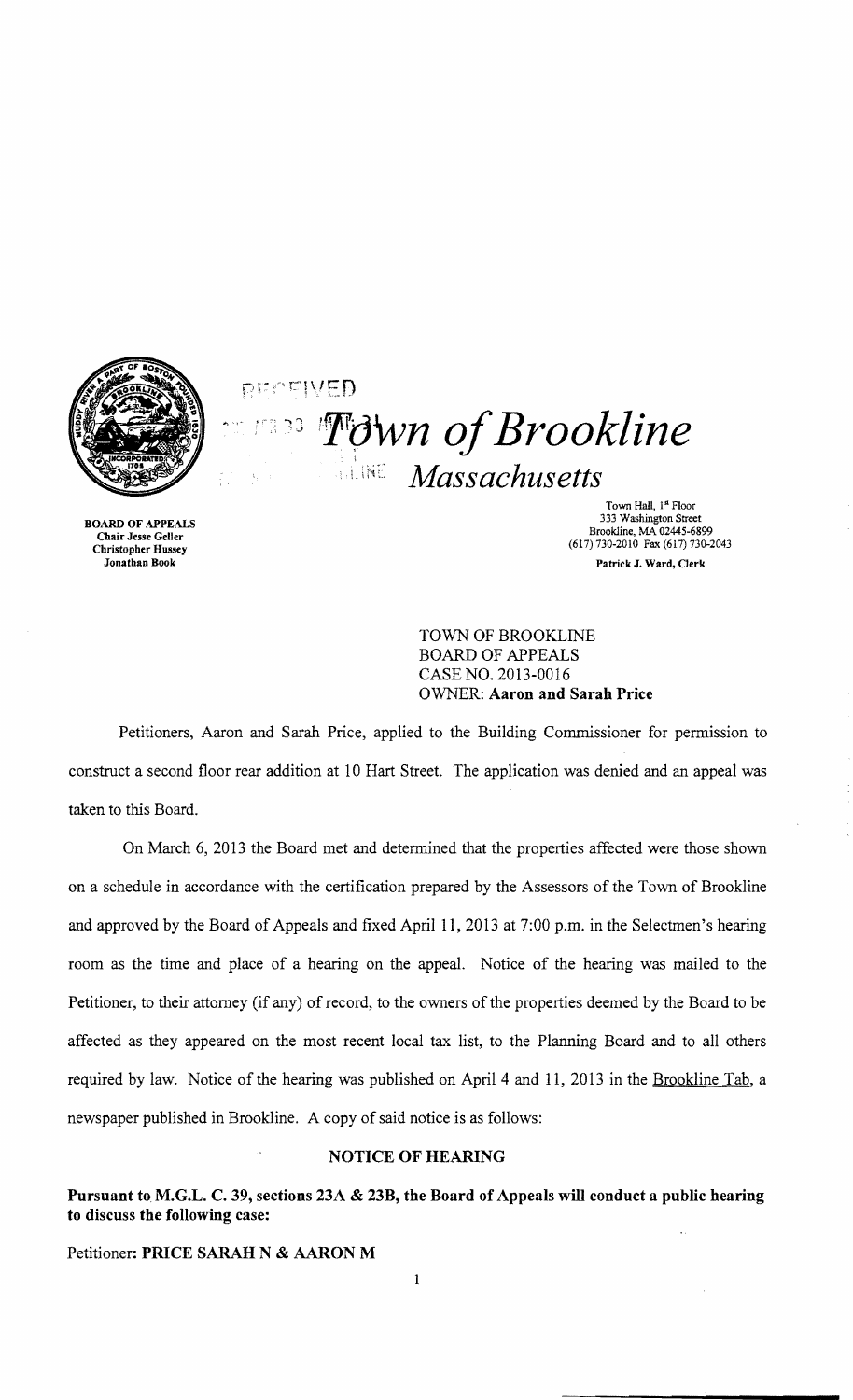Owner: PRICE SARAH N & AARON M Location of Premises: 10 HART ST Date of Hearing: April 11, 2013 Time of Hearing: 7:00 p.m. Place of Hearing: Selectmen's Hearing Room, 6<sup>th</sup> Floor

~

A public hearing will be held for a variance and/or special permit from: 5.43; Exceptions to Yard and Setback Regulations 5.60; Side Yard Requirements 5.70; Rear Yard Requirements 8.02.2; Alteration or Extension

## of the Zoning By-Law to enclose existing entry and construct second floor addition at rear. at 10 HART ST

Said premise located in a Ml.O (Apartment House) Residential district.

*Hearings, once opened, may be continued by the Chair to a date and time certain. No fitrther notice will be mailed to abutters or advertised in the TAB. Questions regarding whether a hearing has been continued, or the date and time ofany hearing may be directed to the Zoning Administrator at 617-734 2134 or check meeting calendar at: http://calendars.town.brookline.ma.usIMasterTownCalandarl? FormID= 158.* 

The Town of Brookline does not discriminate on the basis of disability in admission to, access to, or *operations ofits programs, services or activities. Individuals who need auxiliary aids for effective* 

communication in programs and services of the Town of Brookline are invited to make their needs *known to the ADA Coordinator, Stephen Bressler, Town ofBrookline,* 11 *Pierce Street, Brookline,*  M4 *02445. Telephone:* (617) *730-2330; TDD* (617) *730-2327.* 

## Jesse Geller Christopher Hussey Jonathan Book

At the time and place specified in the notice, this Board held a public hearing. Present at the hearing was Chairman, Mark O. Zuroff, and Board Members Jonathan Book, and Chris Hussey. Petitioner Aaron Price presented the case.

Mr. Price said 10 Hart Street is a two-story single-family dwelling that was built in 1900. Hart Street is located off of Cypress Street. The structure has frontage along Hart Street, but is not oriented towards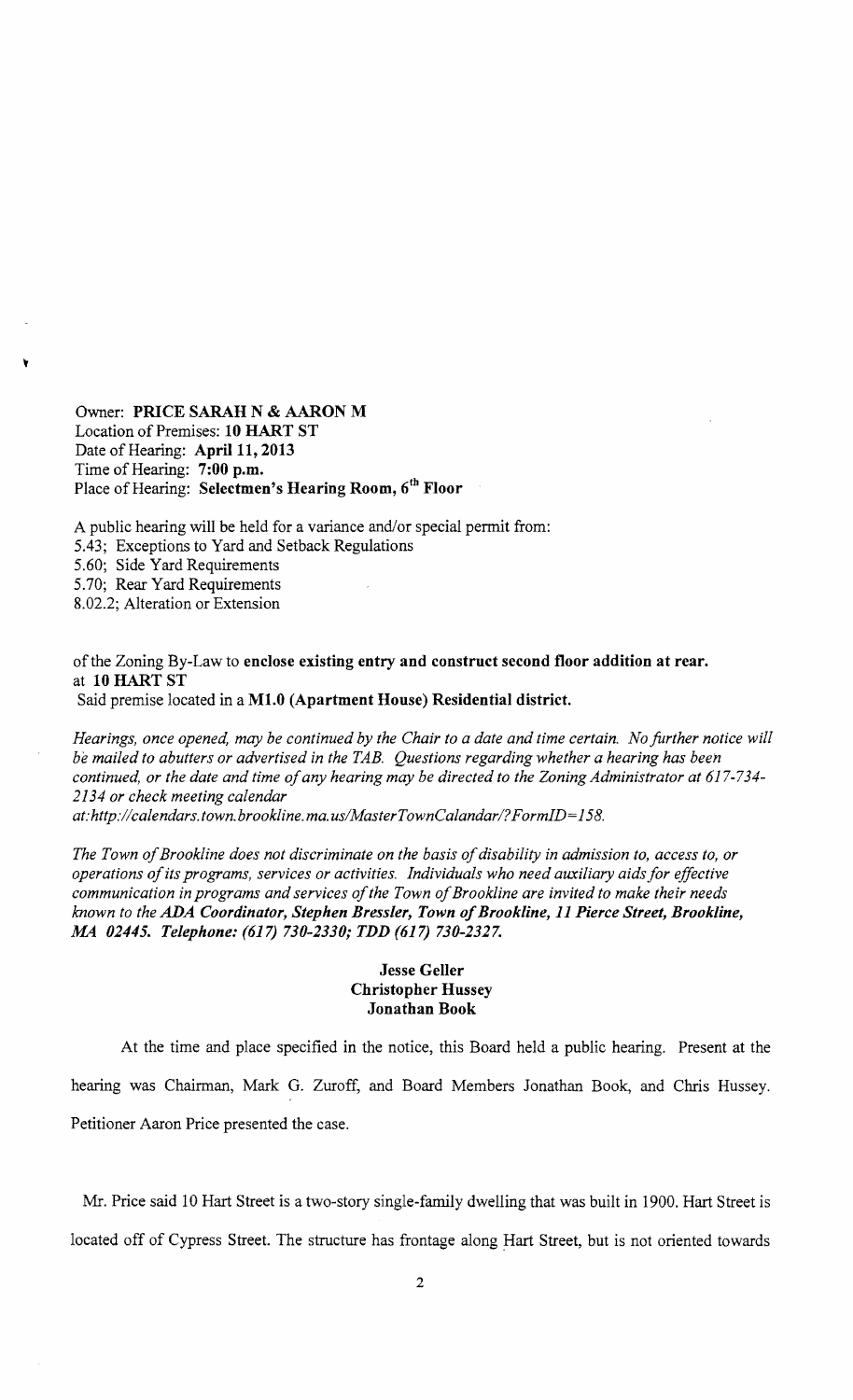the road, similarly to other structures in the area. Hart Street is comprised of primarily single-family dwellings that are similar in shape and overall bulk.

Mr. Price said he and his wife are proposing to construct a two-story addition at the rear of the existing single-family dwelling. The addition will add 186.1 square feet of floor area to the dwelling. The applicant is also proposing to construct a small entry porch from the rear entrance. The addition will increase the height of the building by 10.91 feet, and expand the footprint of at the rear of the house towards both side yards and the rear yard property lines, but will not extend any closer to the side lot than the existing house. Chairman Zuroff asked if there was neighborhood support. Mr. Price said he has documented support and there is also an abutter present to speak in favor. Mr. Zuroff asked what would be provided for counterbalancing amenities, Mr. Price said he is proposing to remove an existing chain link fence and retaining wall and re-landscape the small front yard.

The Chairman asked if anyone wished to speak in favor of the proposal. Meghan Rock of 8 Hart Street spoke in favor of the proposal. She said she whole heartedly supports the Price's proposal. The Chairman asked if anyone wished to speak in opposition. No one rose to speak.

The Chairman called upon Timothy Richard to deliver the comments of the Planning Board.

## **Section 5.43 -** Exceptions to Yard and Setback Regulations

**Section 5.60 -** Side Yard Setback

,

**Section 5.70 -** Rear Yard Setback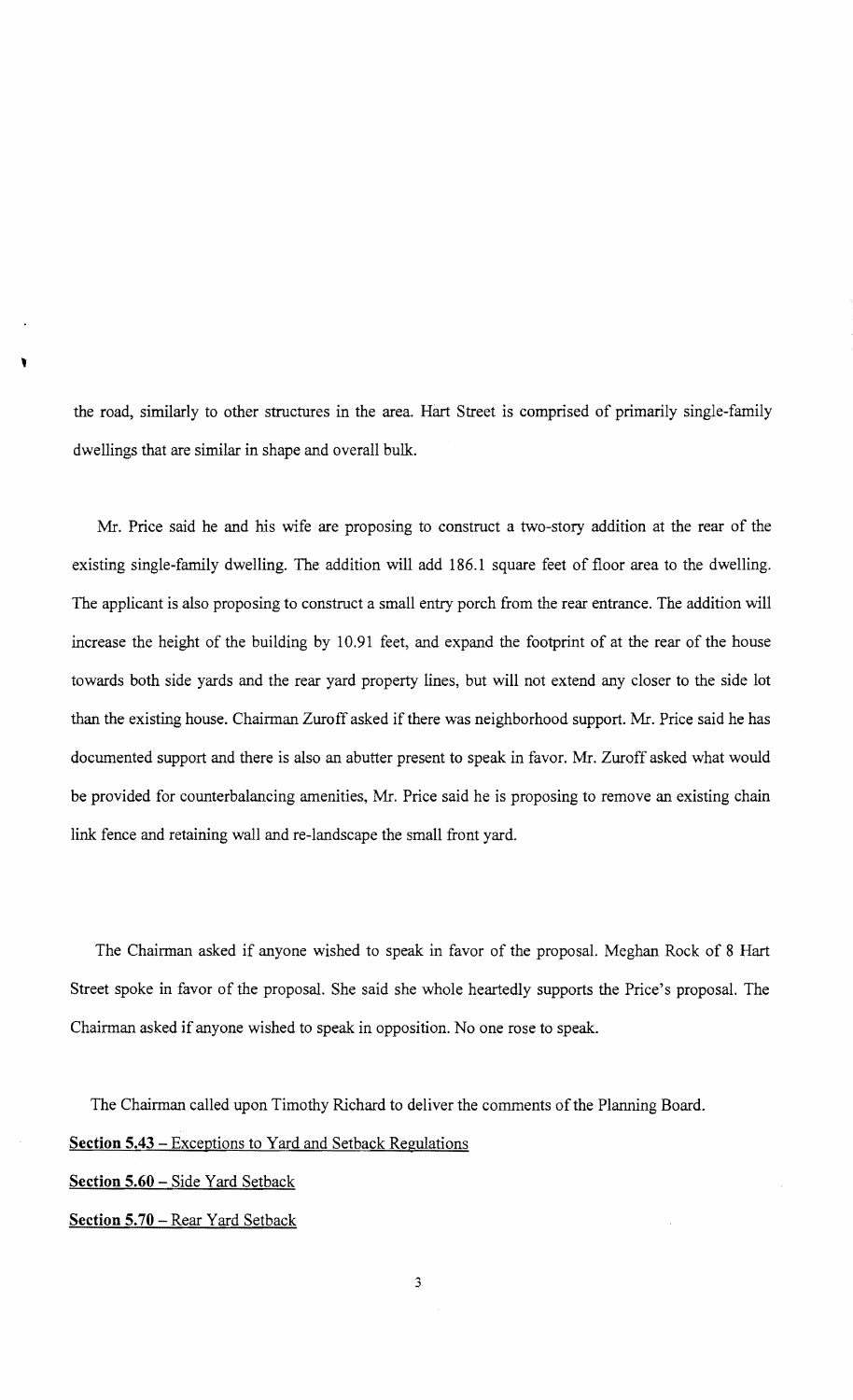| <b>Dimensional Requirements</b> | Required   | Proposed<br>Free Short | <b>Relief</b>      |
|---------------------------------|------------|------------------------|--------------------|
| <b>Rear Yard Setback</b>        | 30 feet    | 27.3 feet              | Special Permit*/   |
|                                 |            |                        | Veriance           |
| Side Yard Setback (east)        | $7.5$ feet | 1 feet                 | Permit*<br>Special |
|                                 |            |                        | V <sub>omona</sub> |
| Side Yard Setback (west)        | $7.5$ feet | $4.6$ feet             | Special Permit*/   |
|                                 |            |                        | $\sum_{i=1}^{n}$   |

 $, \, \cdot$ 

\*Under *Section* 5.43, the Board of Appeals may waive yard and setback requirements if counterbalancing amenities are provided.

Section 8.02.2 - Alteration or Extension: A special permit is required to alter and/or extend this nonconforming structure.

Mr. Richard said the Planning Board is supportive of the proposal to construct a two-story addition and deck at the rear of the property. The proposal will be similar in shape and height to the structure at 8 Hart Street. The footprint of the structure will be increased, but is not expected to negatively impact neighboring properties, and will not be visible from the street. The Board would like to see the applicant install some additional landscaping to serve as a counterbalancing amenity.

Therefore, the Planning Board recommends approval of the plans by Pegasus Design to Build, dated *12/7/2012,* and the site plan by David A. Dwyer Jr., dated *117/13* subject to the following conditions:

1. Prior to the issuance of a building permit, a final landscaping plan shall be submitted subject to the review and approval of the Assistant Director of Regulatory Planning.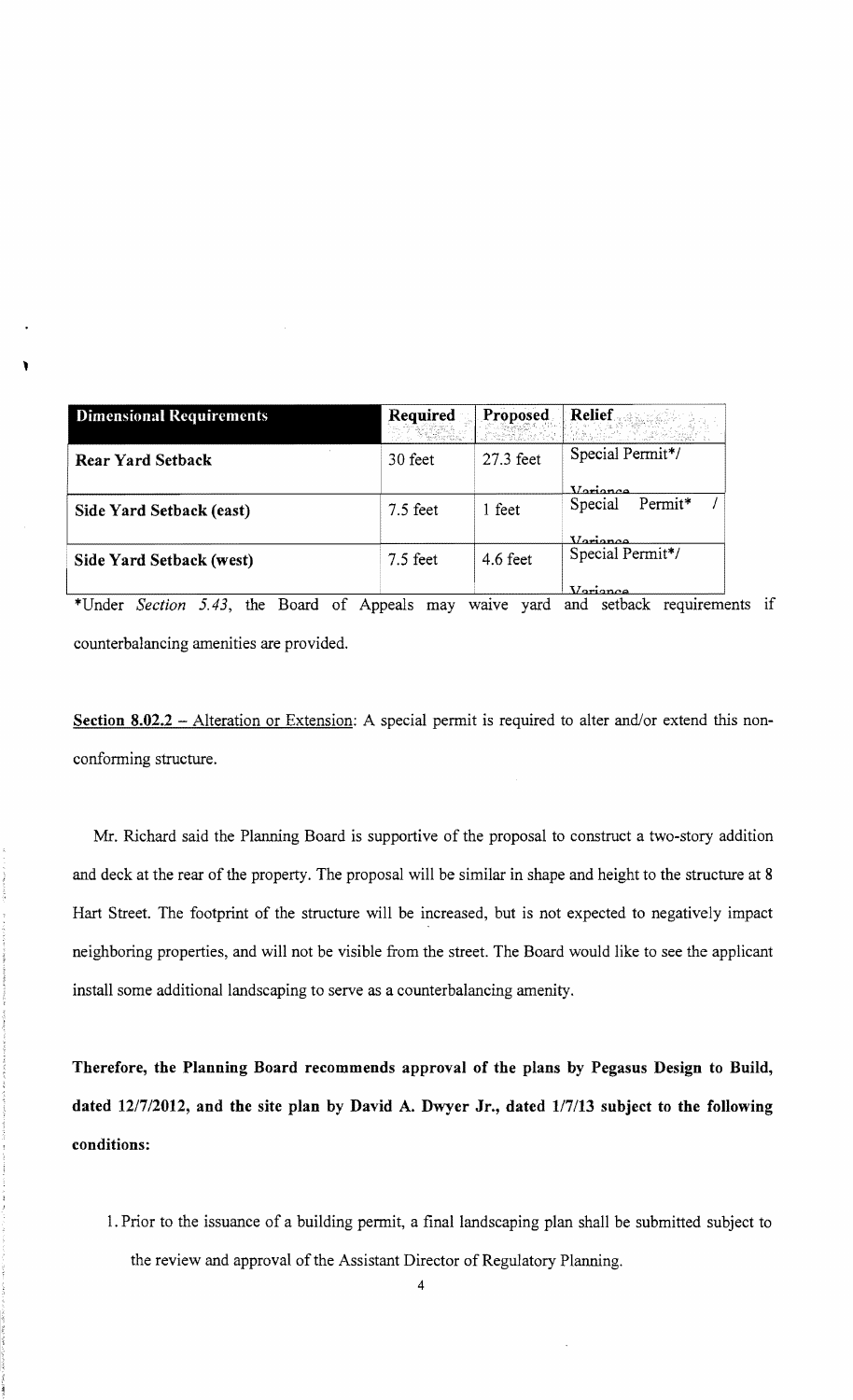2. Prior to the issuance of a building permit, the applicant shall submit to the Building Commissioner for review and approval for conformance to the Board of Appeals decision: 1) a final site plan stamped and signed by a registered engineer or land surveyor that indicates the lot size and floor area of the building; 2) final building elevations stamped and signed by a registered architect; and 3) evidence that the Board of Appeals decision has been recorded at the Registry of Deeds.

Mr. Richard delivered the comments of Michael Yanovitch, Chief Building Inspector. Mr. Yanovitch said the proposal is modest. He said the lot is very small but it is a 1.0 zone and the expansion falls within the allowable FAR. He also said the subject structure is one of the smaller structures on the street and the bulk of the structure is closer to the street than most of the other structures that abut it. Mr. Yanovitch said the Building Department has no objection to this request.

The Board deliberated on the merits of special permit relief. The Board also voted unanimously the requirements for a special permit for **5.43, and 8.02.2,** were met. The Board made the following specific findings pursuant to said **Section 9.05:** 

- a. The specific site is an appropriate location for such a use, structure, or condition.
- b. The use as developed will not adversely affect the neighborhood.
- c. There will be no nuisance or serious hazard to vehicles or pedestrians.
- d. Adequate and appropriate facilities will be provided for the proper operation of the proposed use.